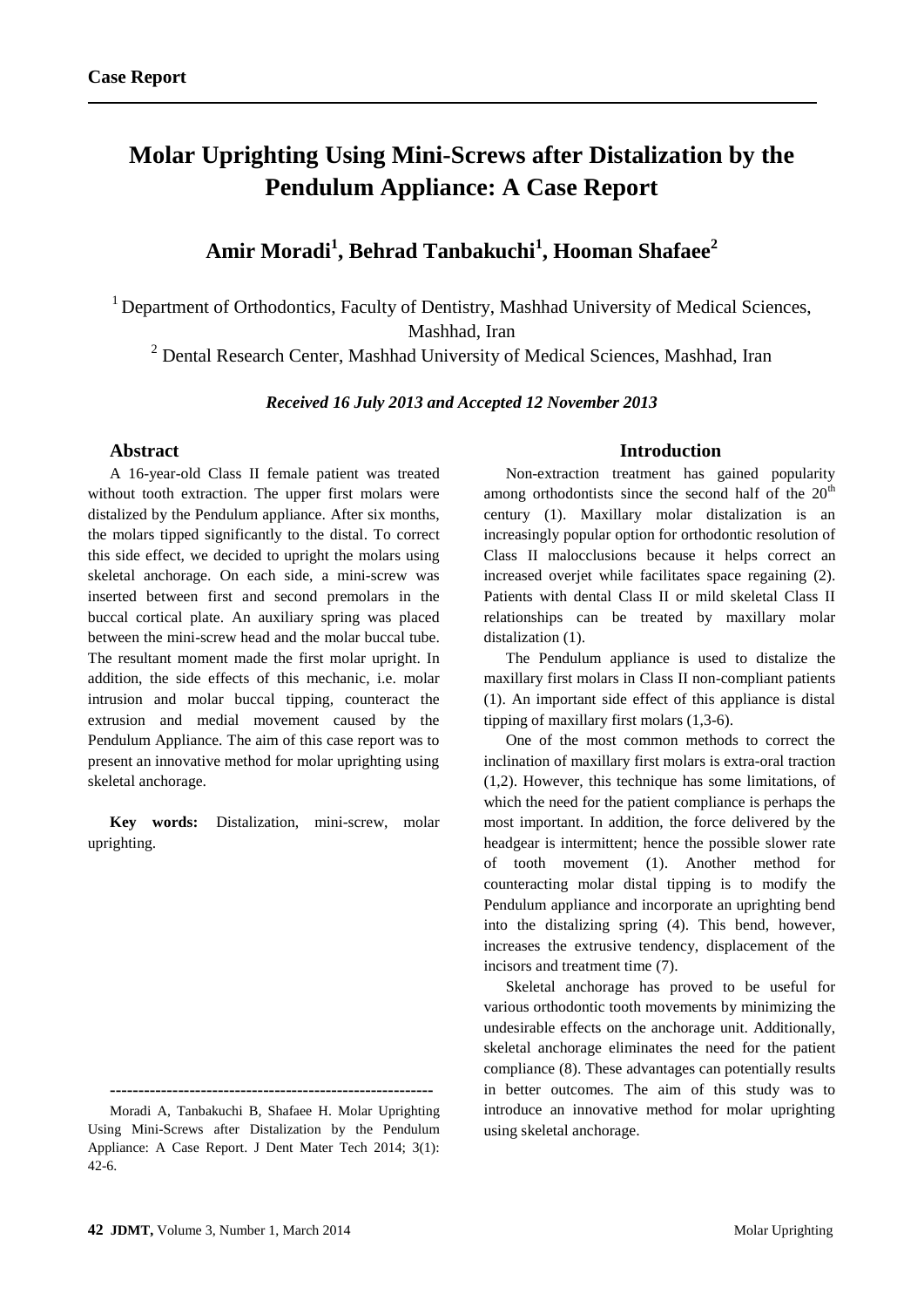# **Case Report**

A 16-year-old girl was referred to the Mashhad Faculty of Dentistry complaining of anterior crowding (Fig. 1). The patient's medical history showed no remarkable problems. Her facial profile was mildly convex. The clinical examination showed good facial symmetry and competent lips at rest. Intra-oral examination revealed a dental Class II malocclusion. A Class II skeletal pattern with no vertical dysplasia was confirmed by routine cephalometric analysis. There were no transverse problems.

The treatment plan for correcting molar relationship and reducing the overjet correction was a non-extraction approach via molar distalization by the Pendulum appliance. This appliance consists of an anterior acrylic Nance button which is secured on premolars by either banding or bonding. Two 0.032-inch TMA springs extend posteriorly from the acrylic plate and fit into the lingual sheaths of the first molar bands (Fig. 2).

The springs were initially activated 60-70°. After 6 months, a super Class I relationship was obtained. However, the appliance caused significant molar distal tipping and extrusion. Since the patient's cooperation was poor, a non-compliant approach to molar uprighting was planned. On each side, a  $1.4 - \times 8$ -mm mini-screw with a bracket-type head (Jeil Medical Corporation, Seoul, South Korea) was inserted in the buccal cortical plate between the first and second premolars. An uprighting spring was constructed from a straight 0.017-  $\times$  0.025-inch TMA wire. While the distal end of the spring was inserted in the molar buccal tube, the mesial end was adjusted so that it passively lied occlusal to the mini-screw. To activate the spring, it was just hooked over the mini-screw head to create a single-point contact (Figs. 3 and 4). It was important to position the spring so that it was not free to slide distally as the molar was being uprighted. Two stops were placed in both ends of the spring to prevent sliding. By producing a moment, this design ensured molar uprighting by distal root movement with no mesial crown movement. One of the side effects of this mechanics was molar intrusion which counteracted the extrusion caused by the Pendulum Appliance. Another side effect was molar buccal tipping.

After 4 months, the molar inclination was corrected completely although slight molar intrusion had occurred (Figs. 5-8).



**Figure 1.** Intra-oral photographs before treatment



**Figure 2.** The Pendulum appliance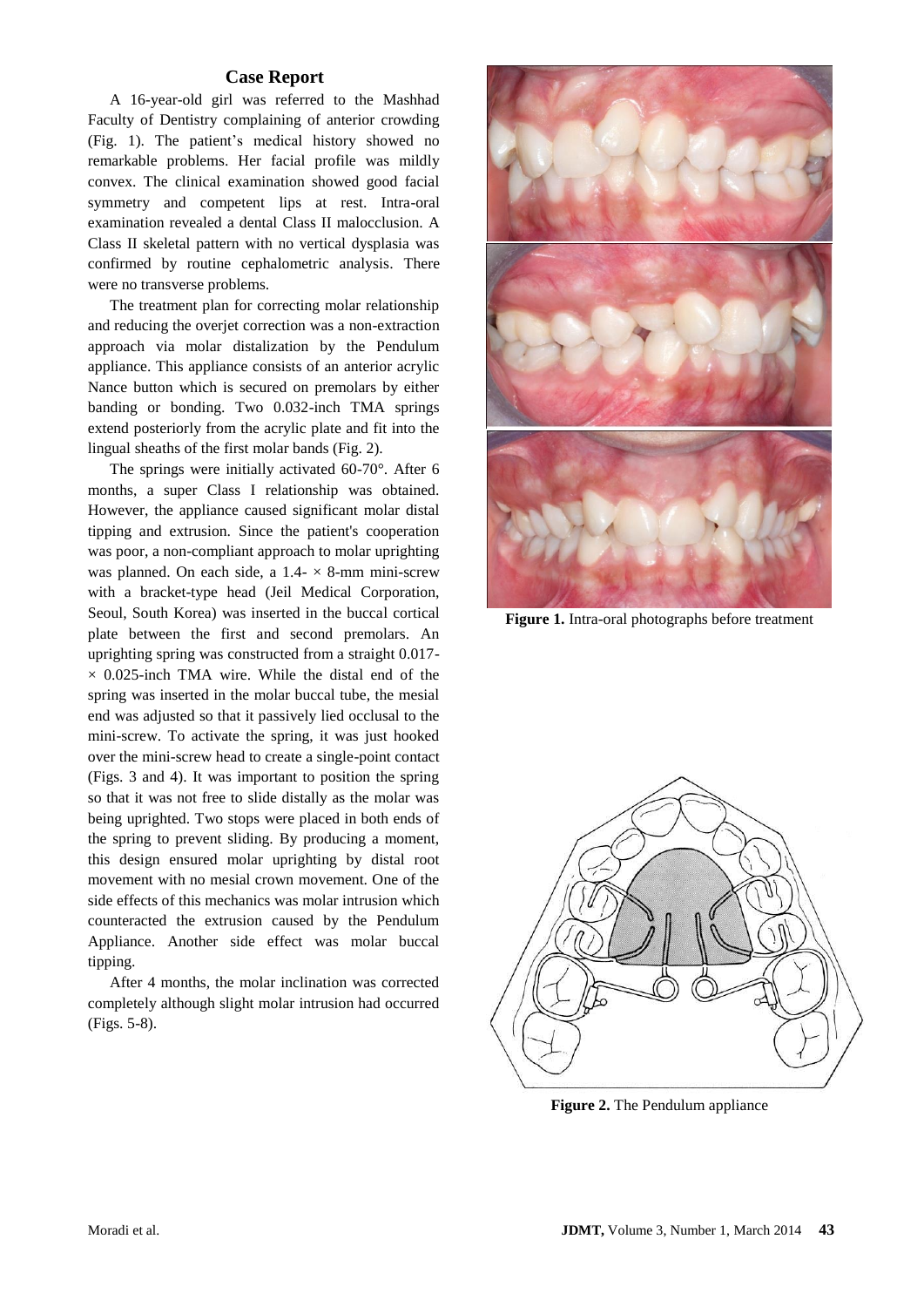

Figure 3. The schematic view of applied mechanics



**Figure 4.** Assembly of uprighting spring and miniscrew



Figure 5. Correction of molar inclination. Upper figure: before treatment, Lower figure: after treatment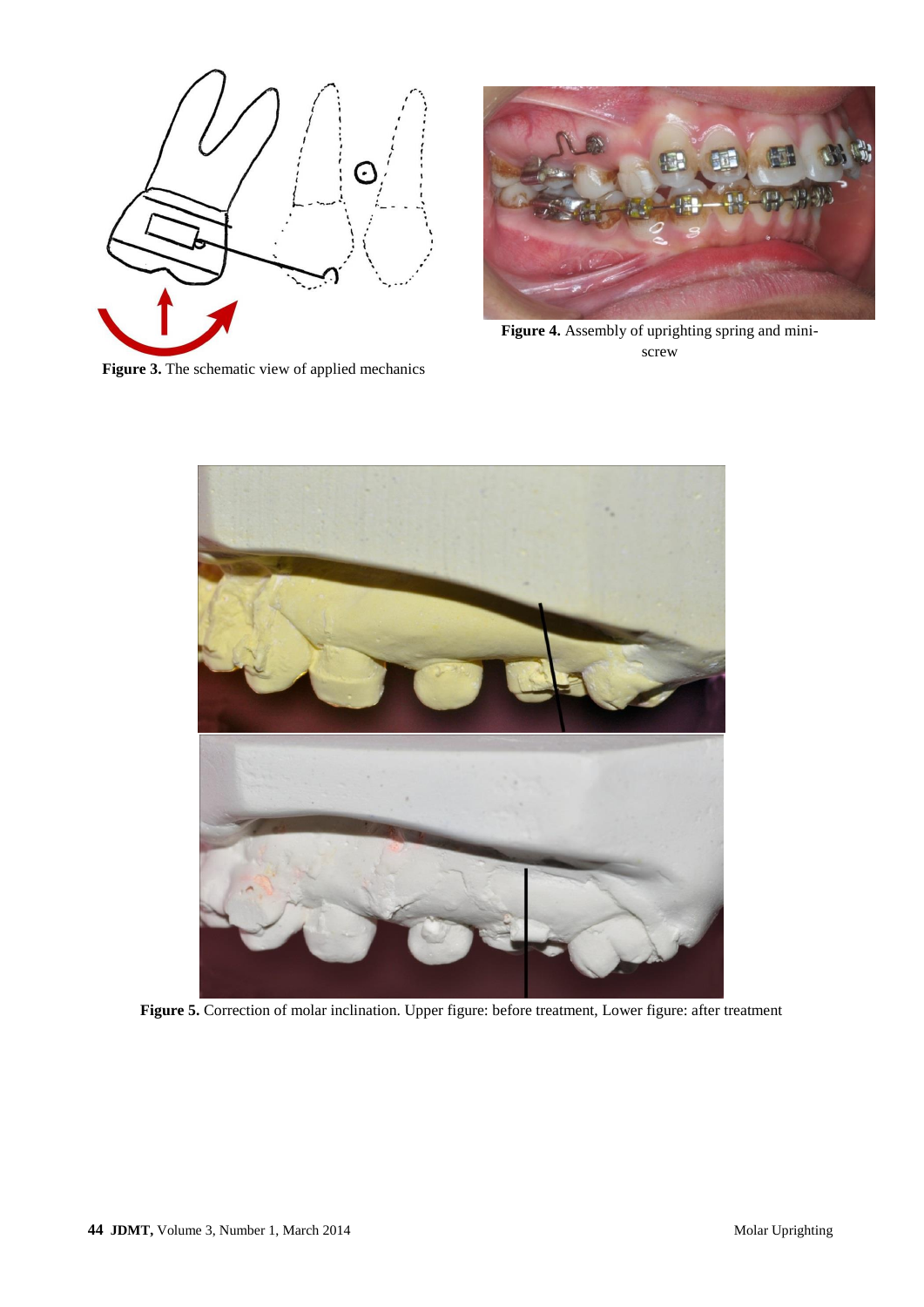

Figure 6. CBCT view after molar uprighting



**Figure 7.** Periapical view after molar uprighting



**Figure 8.** Intra-oral view after molar uprighting